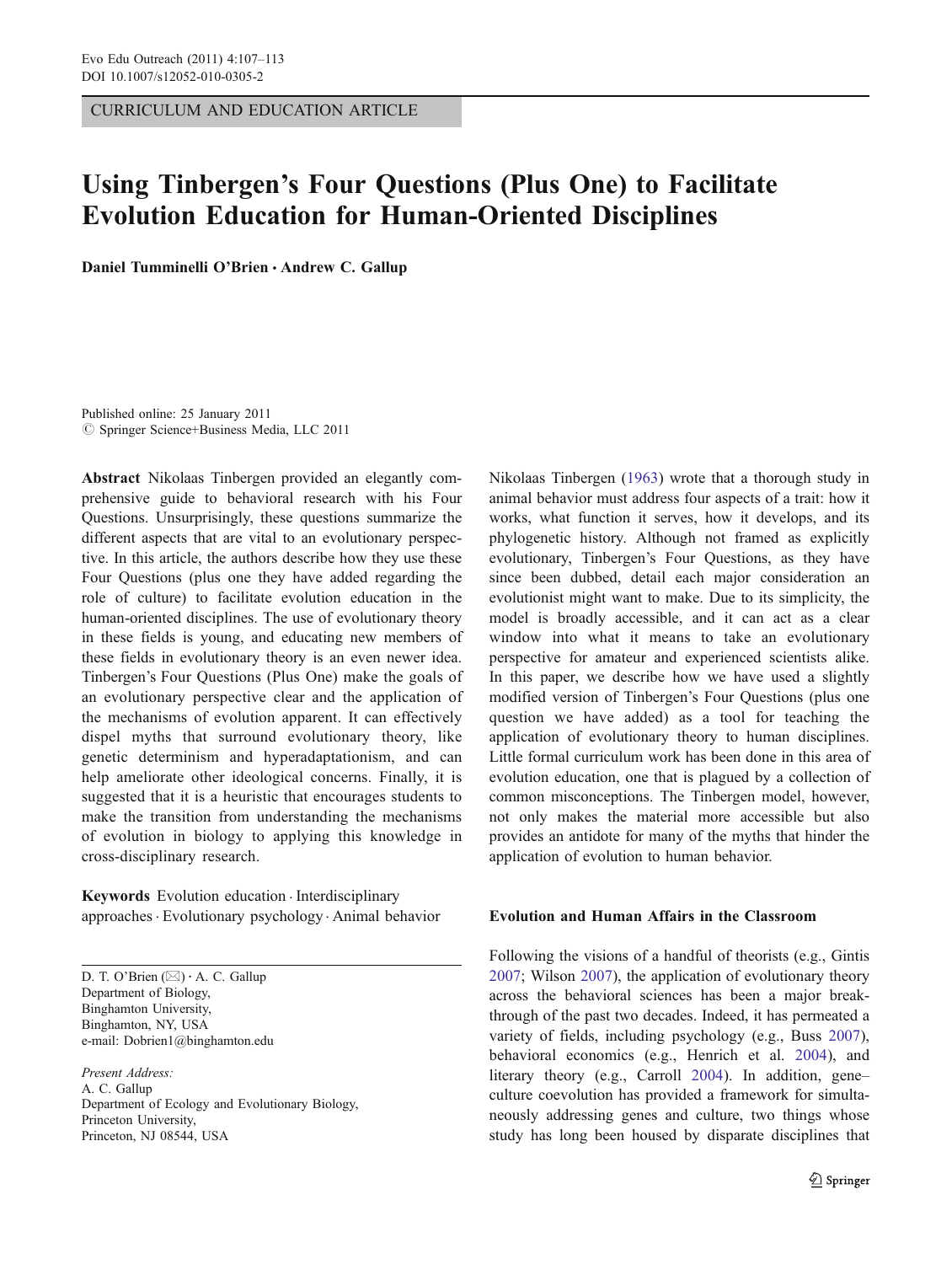<span id="page-1-0"></span>rarely communicate with each other (see Wilson [2007](#page-6-0)). As evolutionary theory continues to shed light on human behaviors and institutions, the implications are valuable to everyone, and useful to many in their professional lives, including teachers, lawyers, social workers, and doctors, to name a few. Unfortunately, undergraduate students rarely experience evolution outside of their courses in the biological sciences and are even less often encouraged to consider its application to their primary area of study.

In response to this shortfall, the Evolutionary Studies (EvoS) Consortium [\(http://evostudies.org/\)](http://www.politicsandculture.org/2010/04/29/symposium-on-the-question-how-is-culturebiological-six-essays-and-discussions-essay-4-by-peter-j-richerson-culture-is-an-active-part-of-biology/) has worked to develop formal curricula that educate students of all backgrounds in the application of evolutionary theory to human affairs. One of the most successful of these efforts has been Binghamton University's "Evolution for Everyone" (curriculum guide available in O'Brien and Wilson [2010\)](#page-6-0). This introductory-level course attracts students from across all academic disciplines, and before–after surveys have demonstrated that students leave with an enhanced sense of evolutionary theory's application to the social sciences, humanities, and everyday life (O'Brien et al. [2009\)](#page-6-0).

The authors have both been involved in teaching this course and have found that there are preexisting obstacles to educating students in the broader applications of evolutionary theory. The occasional student objects to evolutionary theory on the basis of Creationist or Intelligent Design reasoning; however, the elective nature of the course makes these individuals rare (O'Brien et al. [2009](#page-6-0)). Moreover, many students arrive with misconceptions about what it means to take an evolutionary perspective. It has been suggested that human examples can improve some aspects of evolutionary understanding by highlighting the importance of individual differences (Nettle [2010\)](#page-6-0), but other difficulties do arise, including:

& Hyperadaptationism: After brief training in natural selection, many students equate an evolutionary perspective with being able to explain the presence of any trait in terms of functionality. If unchecked, this enthusiasm can lead to indiscriminate searches for adaptation and adherence to "just so" stories.

- Genetic determinism: Some enter the course with the perception that the debate between nature and nurture involves two irreconcilable sides and have no understanding of gene–environment interactions or phenotypic plasticity. They believe that for a given trait to be "genetic," there must be a fixed, immutable relationship between genotype and phenotype.
- Relativism: These two other misconceptions lead some students to fear that an evolutionary perspective will reduce all individual and cultural differences to adaptation and genetics. For those majoring in a social science or humanity, this deprives culture of its value and denies it any meaningful role in the purported "unification of the behavioral sciences."

# Tinbergen's Four Questions (Plus One)

In this new area of education, there is the need to develop teaching techniques that illustrate an evolutionary perspective in such a way that makes the error of these impressions apparent. For reasons both of efficiency and grace, the authors feel that it is preferable to embed these issues in the main curriculum rather than discuss them as independent concerns. We have found that framing aspects of the course around Tinbergen's Four Questions (Plus One) accomplishes this in an elegant fashion by defining and distinguishing the main aspects of evolutionary inquiry. In turn, it provides a foundation for identifying interactions between these processes and relating these to the more complex phenomena that are observed in empirical research. As we summarize the components of Tinbergen's model, we provide specific human-oriented examples that illustrate each in Table 1.

Tinbergen's Four Questions begin with addressing the proximate mechanism, or, how does the trait work? This is

|  |  |  |  |  | Table 1 Tinbergen's Four Questions (Plus one) with illustrative examples from a module on personality |
|--|--|--|--|--|-------------------------------------------------------------------------------------------------------|
|--|--|--|--|--|-------------------------------------------------------------------------------------------------------|

| Question                     | Consideration       | Example                                                                                                                                         |
|------------------------------|---------------------|-------------------------------------------------------------------------------------------------------------------------------------------------|
| How does it work?            | Proximate causation | Male aggression levels are at least partially modulated by androgenic<br>hormones (Book et al. 2001)                                            |
| Why does it work?            | Ultimate causation  | Extroverts have more mating success, but also run extra risks,<br>selecting for a balance between extro- and introversion (Nettle 2005)         |
| How does it develop?         | Ontogeny            | One's place in the family hierarchy (i.e., birth order) can influence the<br>personality traits he or she adopts (Sulloway 1997)                |
| How did it evolve?           | Phylogeny           | Aspects of the dopamine system modulate sensation seeking across<br>the animal kingdom (see Fidler et al. 2007 for evidence and a short review) |
| What role does culture play? | Culture             | A more structured society may have selected for genes that code<br>for lower extroversion and impulsivity in China (Chang et al. 1996)          |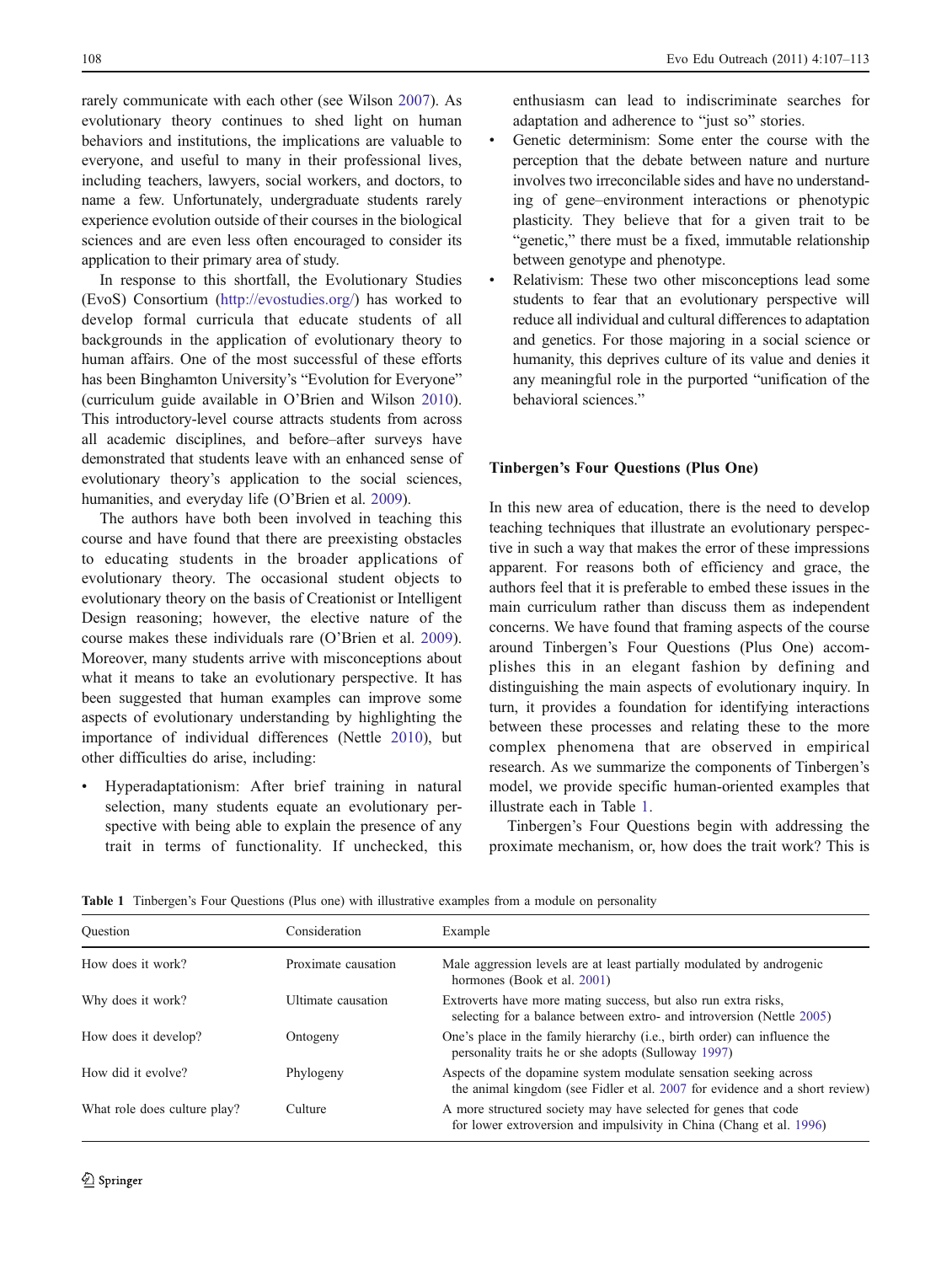obviously the most basic of the questions and, without the others, is the general focus of atheoretical work. The second question is the ultimate mechanism, or, what function did it evolve to fill, or in response to what challenge did it evolve? Taken together, these first two describe the simplest of evolutionary questions: Why is the way something works adaptive?

The third question regards ontogeny, or what is the process and timing by which it develops? This question is instrumental in understanding the complexity of traits. When placed in conjunction with the other questions, it can be helpful in rebutting hyperadaptationism. When described in terms of gene–environment interactions, it provides a more sophisticated gene-to-phenotype relationship that some might call "the new genetic determinism" (Wilson [2007\)](#page-6-0). We further elaborate on this utility below.

The fourth issue is that of phylogeny, or, what is the trait's deep evolutionary history? This question can occur at a number of different scales, and the appropriate one is determined by the aspect of the trait one is studying. For example, if one wants to understand the human eye, looking at this lens-like structure would require a study of vertebrate evolution. On the other hand, looking at the biochemical basis of its photosensitivity may involve analysis of ocular crystals throughout the animal kingdom.

Finally, as we have mentioned, we add our own fifth question to Tinbergen's model: What is the role of culture? This is clearly specific to the human condition as it can be argued that we are the only species in which culture is a pervading aspect of its environment (Richerson and Boyd [2004\)](#page-6-0). It might seem that this could be subsumed piecemeal by the previous questions. Social learning (i.e., culture) is the process by which many traits function. Many cultural traits have an adaptive value within the local ecology. Culture is a feature of the environment and, like any other environmental characteristic, can influence development. Similarly, the inputs provided by culture can play an important role in the further evolution of genetic characteristics. For example, the domestication of cattle has led to genetic selection for lifelong lactose tolerance in northern Europeans (McCracken [1971\)](#page-6-0).

Distinguishing these processes when they involve culture is quite valuable for two reasons. The first is a matter of communicating to an ideologically diverse population, many of whom are resistant to ignoring the exceptionality of human culture. Setting it apart in this fashion gives it the respect some feel it deserves, which then opens them to the possibility that it may play an important role in evolutionary research. The second is an empirical consideration. Culture is potentially the most elaborate example of a species modifying its own environment of which we are aware (Odling-Smee et al. [2003\)](#page-6-0). Its direct relationship to our conscious, cognitive mechanisms

endows it with a dynamic and, in some sense, goal-oriented relationship with the local environment, leading to implications for genetic evolution. There is a consistent feedback between these parallel lines of evolution, one that Richerson [\(2010\)](#page-6-0) likens to a two-horse-drawn carriage. This model and its far-reaching implications are known as gene–culture coevolution (Richerson and Boyd [2004\)](#page-6-0), offering a valuable alternative to cultural relativism.

To be clear, we are certainly not the first to employ Tinbergen's Four Questions in an educational setting. In fact, almost every case that the authors have found is itself an interdisciplinary field. For example, in their multiple volumes on behavioral ecology—a field that emphasizes the interplay between ultimate and proximate mechanisms in developmental processes—Krebs and Davies (e.g., [1993,](#page-6-0) [1997](#page-6-0)) invariably introduce the subject with Tinbergen's Four Questions. Likewise, in calling for the incorporation of evolutionary theory into medical curricula, Nesse and colleagues often invoke Tinbergen's model to make their case (Nesse et al. [2010;](#page-6-0) Nesse and Williams [1997](#page-6-0)). We are just the next in a long line of researcher-educators who see this approach as an effective way to bring the cutting-edge applications of evolutionary theory we use in our own work into our classrooms.

## Evolution for Everyone

To contextualize the role of Tinbergen's Four Questions (Plus One) in Evolution for Everyone, we briefly summarize the course's curriculum and organization, information that is available in a more detailed fashion in O'Brien and Wilson ([2010](#page-6-0)). We then describe how we incorporate Tinbergen's Four Questions (Plus One) by detailing how it is highlighted during a module on personality.

One of the course's secondary goals is to give students the tools to become everyday scientists; thus, the skills of scientific inquiry are woven into the course. In an effort to seamlessly merge this with the evolutionary curriculum, the course is explicitly structured around the sections of a scientific paper. Approximately the first third of the course, the "Introduction," focuses on the basic mechanisms of evolution, beginning with natural and sexual selection and continuing through more complex topics like phenotypic plasticity and coevolution. While learning this "background" information, students are also developing the skills necessary for writing an introduction: choosing a topic, conducting a literature review, and positing novel hypotheses. This is followed by the "Methods and Results" section in which we apply the mechanisms of evolution to a variety of topics in one- to two-week modules. Each module focuses on a specific topic (e.g., economics, personality) and consists of a lecture that connects relevant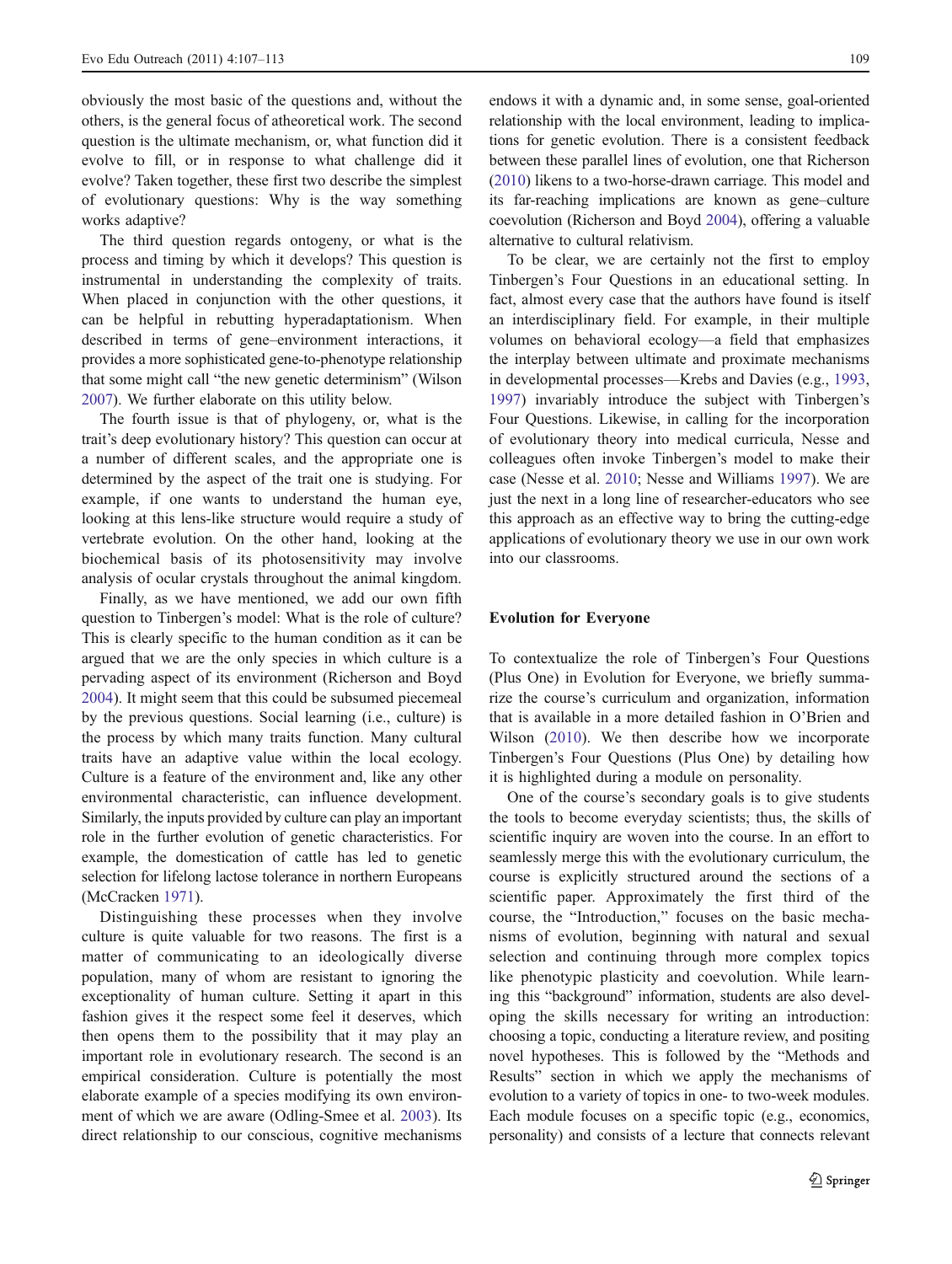theory with human and non-human examples. Each includes a survey or experiment whose data are converted into a lecture illustrating how the consequences of evolution are visible in our own classroom. Through this, they gain exposure to basics in research methodology and statistical analysis. Below, we summarize the module on personality and how it is organized around Tinbergen's Four Questions (Plus One). Finally, the "Discussion" section takes the form of an end-of-semester poster session in which students propose novel research from an evolutionary perspective on a topic of their choice—a project they have been working toward throughout the semester.

We first highlight Tinbergen's Four Questions (Plus One) as the course transitions from the Introduction to the Methods and Results section. At this point, the students have been exposed to a relatively complete summary of the mechanisms of evolution and have seen all four of the questions in action. We distinguish between proximate and ultimate mechanisms in the first few lectures. Within the following two weeks, students have also received a lecture on phenotypic plasticity at a variety of levels, from developmental trajectories to moment-to-moment behavioral modulation. In addition, they receive one to two lectures on descent with modification and phylogenetic history. With this information in hand, the course shifts its attention to application, and the Tinbergen model allows students to distill and organize the material they have already learned into a guide for further inquiry.

Although others make Tinbergen's model the foundation of the curriculum from the outset (Krebs and Davies [1993,](#page-6-0) [1997;](#page-6-0) Nesse et al. [2010](#page-6-0); Nesse and Williams [1997](#page-6-0)), we believe that introducing Tinbergen's Four Questions (Plus One) at this later point provides a few major advantages for our course. Most simply, our class includes many students who have never taken college-level biology, thus putting forth a complete model of evolutionary inquiry without working up to it may do more to confuse than to help. In addition, this model is particularly appropriate for the shift in curriculum that occurs at this time. First, Tinbergen's Four Questions (Plus One) emphasizes the way in which the mechanisms of evolution can be applied to research questions, a main focus of the Methods and Results section. Thought questions at this moment help students see how these four concerns can be treated as independent (e.g., How does this trait develop?) or as intertwined (e.g., What environmental factors does development respond to and why would this be adaptive?). We encourage them to take a similar approach while preparing their final projects. Rather than casting around for the appropriate approach to a problem, they can begin by determining which of the Four Questions (Plus One) need be invoked.

In addition, the inclusion of our fifth question sets the stage for the stronger emphasis on human-oriented in the

latter portions of the course. Every module, from religion to mating and reproductive competition, will need to acknowledge the way culture may influence the traits of interest. This is obviously true when making cross-cultural comparisons or discussing behavioral tendencies that have changed during recent centuries. It is also true when presenting data from the class itself because those results cannot be independent of the culture from which they were drawn (Henrich et al. [2010\)](#page-6-0). It is necessary to make explicit at the beginning of the Methods and Results section of the course that no research on modern human beings is complete without acknowledging the presence and role of cultural factors.

## Personality: An Example Module

A module on human and animal personality has been a yearly part of the curriculum. Personality differences are omnipresent in daily interactions, and for this reason, some argue that including them in such a course can make the evolutionary material more accessible (Nettle [2010\)](#page-6-0). It also lends itself well to each of the elements covered in Tinbergen's Four Questions (Plus One), as we summarize both below and in Table [1.](#page-1-0) Because this module has been taught multiple times with slight differences from year to year, we give a general overview of the components.

Before any material on personality is presented, the students complete an online survey that includes a measure of the Big Five personality traits (extroversion, agreeableness, conscientiousness, neuroticism, and openness to experience; Saucier [1994\)](#page-6-0) and a series of life history questions (e.g., "Have you ever received a speeding ticket?"). The first class period of the module then starts with an activity. Half of the class is asked to think of species that have a general personality trait (e.g., lions are fierce, squirrels are nervous). The other half of the class is asked to identify ways in which members of the same species differ in their personalities. The lecture begins by relating these observations to ultimate mechanisms. Starting with the comments of the first group, species-specific behavioral traits are often molded by their niche. For example, prey animals need to be on guard, while predators need to be aggressive. Explaining individual differences, though, is less straightforward, and the rest of the lecture focuses on the trade-off hypothesis which proposes that when different levels of a trait entail both costs and benefits, all levels of the trait are equally fit (Nettle [2006\)](#page-6-0). We illustrate using evidence from four species: bighorn sheep (e.g., Reale et al. [2000](#page-6-0)), great tits (e.g., Dingemanse et al. [2002](#page-6-0)), water striders (e.g., Eldakar et al. [2009](#page-6-0)), and humans. In light of these non-human examples, we then discuss the results from the class survey.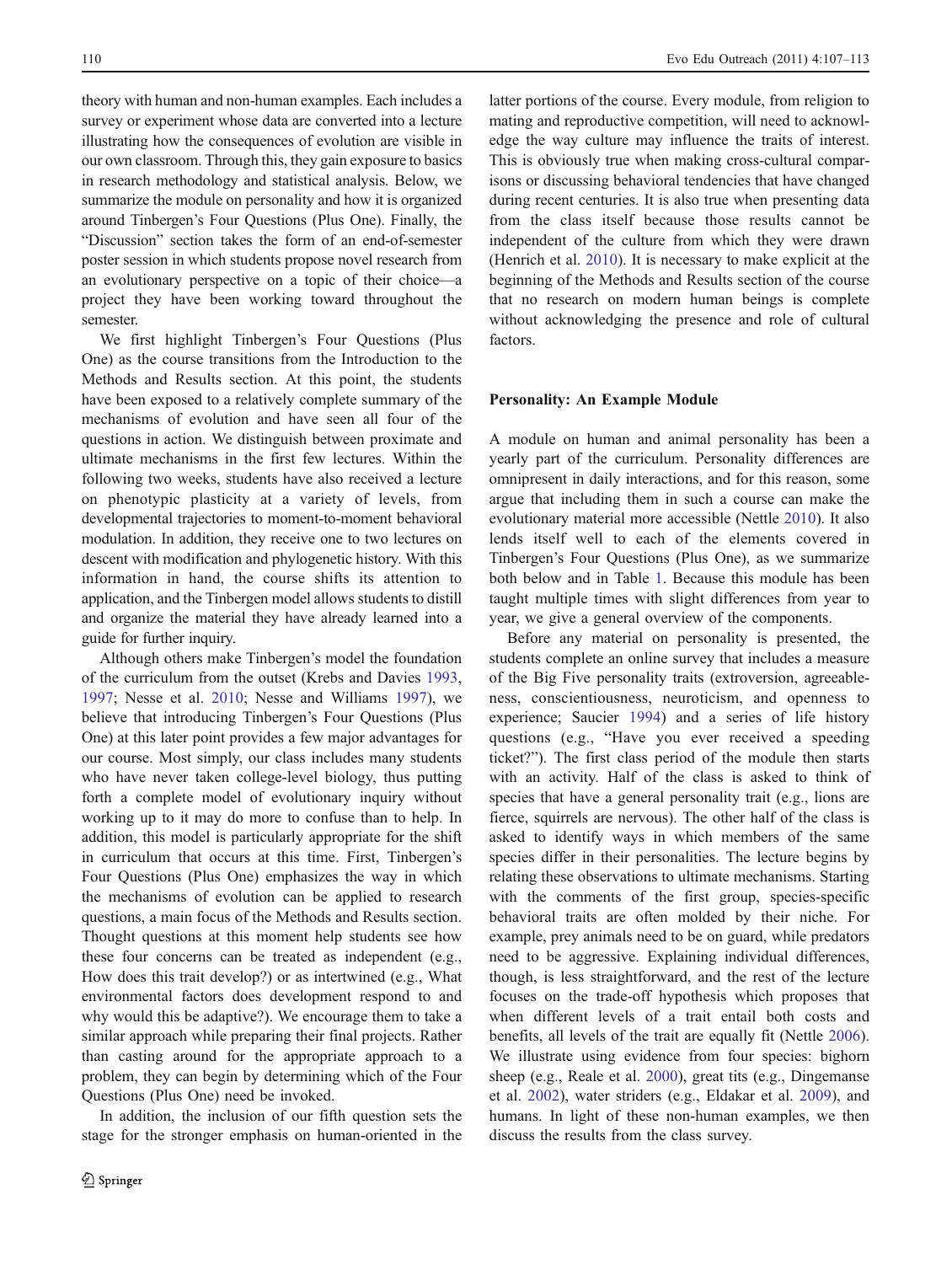The second lecture moves to Tinbergen's fourth question: phylogeny. For each of the four species, we list the major traits that were shown to have individual differences in the previous lecture and then draw parallels between these traits. For example, all four species have variations in measures that resemble extraversion (i.e., shyness–boldness) and agreeableness (i.e., social aggression or lack thereof). On the other hand, only humans have measurable variation in intellectual openness or conscientiousness. We then discuss how individual differences in each trait might evolve in response to a species' niche. Any social species will have certain costs and benefits associated with passive or aggressive responses to conspecifics. Conversely, one would expect variation in conscientiousness to be relevant only for long-lived species (i.e., with long maturational or child-rearing periods). The rest of the lecture includes examples on the roles of development and culture in understanding personality (see Table [1\)](#page-1-0).

Finally, the module concludes with what is essentially a lecture on behavioral endocrinology. Though this term is used, the lecture makes clear that these are simply the proximate mechanisms that underlie behavior and, in turn, personality. The lecture begins with general examples from throughout the animal kingdom, though with a particular focus on sex hormones and aggression as this is an area of expertise for one of the authors. In the past, this has led into the work of Helen Fisher who has developed a new personality measure with four scales, each focusing on the behaviors associated with a specific hormonal or neurotransmitter system (Fisher [2009a,](#page-6-0) [b](#page-6-0); Fisher et al. [2010](#page-6-0)). Fisher is particularly interested in the role these behavioral systems play in people's preferences in romantic partners (Fisher [2009a\)](#page-6-0) and interprets this from an evolutionary perspective. Her innovative but relatively simple study is presented as a model for the students' final project. We break down which of Tinbergen's Four Questions (Plus One) she is addressing and note that a few are somewhat unrelated to her interests (e.g., phylogeny). This demonstrates that while an exhaustive treatment of a topic includes all five questions, a single study need not be so comprehensive. Similarly, on the final exam, the students are asked to list which of the five questions were integral to their final project (described above) and explain how the project incorporated them.

# Main Advantages

We have detailed our use of Tinbergen's Four Questions (Plus One) and the role it plays in our curriculum. Beyond our basic educational goal of teaching the application of evolutionary theory to research questions, the framework

facilitates a few of our secondary goals. Namely, it successfully dispels the misguided notions underlying hyperadaptationism and genetic determinism; it permits for the reconciliation of genetic and cultural concerns under the umbrella of gene–culture coevolution; and it inclines students toward a broad question-based approach to research that transcends disciplinary boundaries.

#### Hyperadaptationism

One recurrent critique of the application of evolutionary theory to the study of humans—particularly research from the subdiscipline of evolutionary psychology—is the reduction of all traits to their functional adaptation. These attacks come not only from members of the social sciences who have not yet embraced an evolutionary approach (Davies [1996](#page-6-0); Lloyd [1999](#page-6-0)) but also from other evolutionary theorists (Gould [1991](#page-6-0); Lewontin [1998](#page-6-0); Panksepp and Panksepp [2000;](#page-6-0) Smith et al. [2001\)](#page-6-0). Likewise, some critics have pointed out that just because you can demonstrate that a trait is adaptive does not mean it is an adaptation (Laland and Brown [2002\)](#page-6-0). Indeed, one of the great strengths of evolutionary theory is its unwavering rules regarding the costs and benefits associated with each trait. But, as Tinbergen's model reminds us, this is not the only consideration that an evolutionary thinker should have in mind.

Certainly, many traits, if not the vast majority of them, are adaptations whose ultimate causation is enormously enlightening, but it is short-sighted to ignore the other processes that may have contributed to its current state. Such a perspective also ignores how traits may arise that are non-adaptive (i.e., selectively neutral) or even maladaptive. We ask students to use the rest of Tinbergen's Four Questions (Plus One) to think critically about adaptationist hypotheses. The personality module provides a variety of good opportunities for this:

- & Proximate explanation: Higher handgrip strength is predictive of more sexual partners in males (Gallup et al. [2007](#page-6-0)). But this is in large part because handgrip strength is governed by the testosterone system, as are many other traits that are considered physically attractive by females (Gallup and Frederick [2010](#page-6-0)).
- & Phylogenetic explanation: Dodo birds were exterminated rapidly by newly arrived explorers because the absence of predators on the island of Mauritius left them with a species-specific personality lacking in fear.
- Ontogenetic explanation: Habitual aggression may seem out of place in broader society, but it can be an adaptive response to a stressful upbringing (Belsky et al. [1991](#page-6-0)).
- Cultural explanation: Plenty of behavioral tendencies that are socially learned have an adaptive value (i.e.,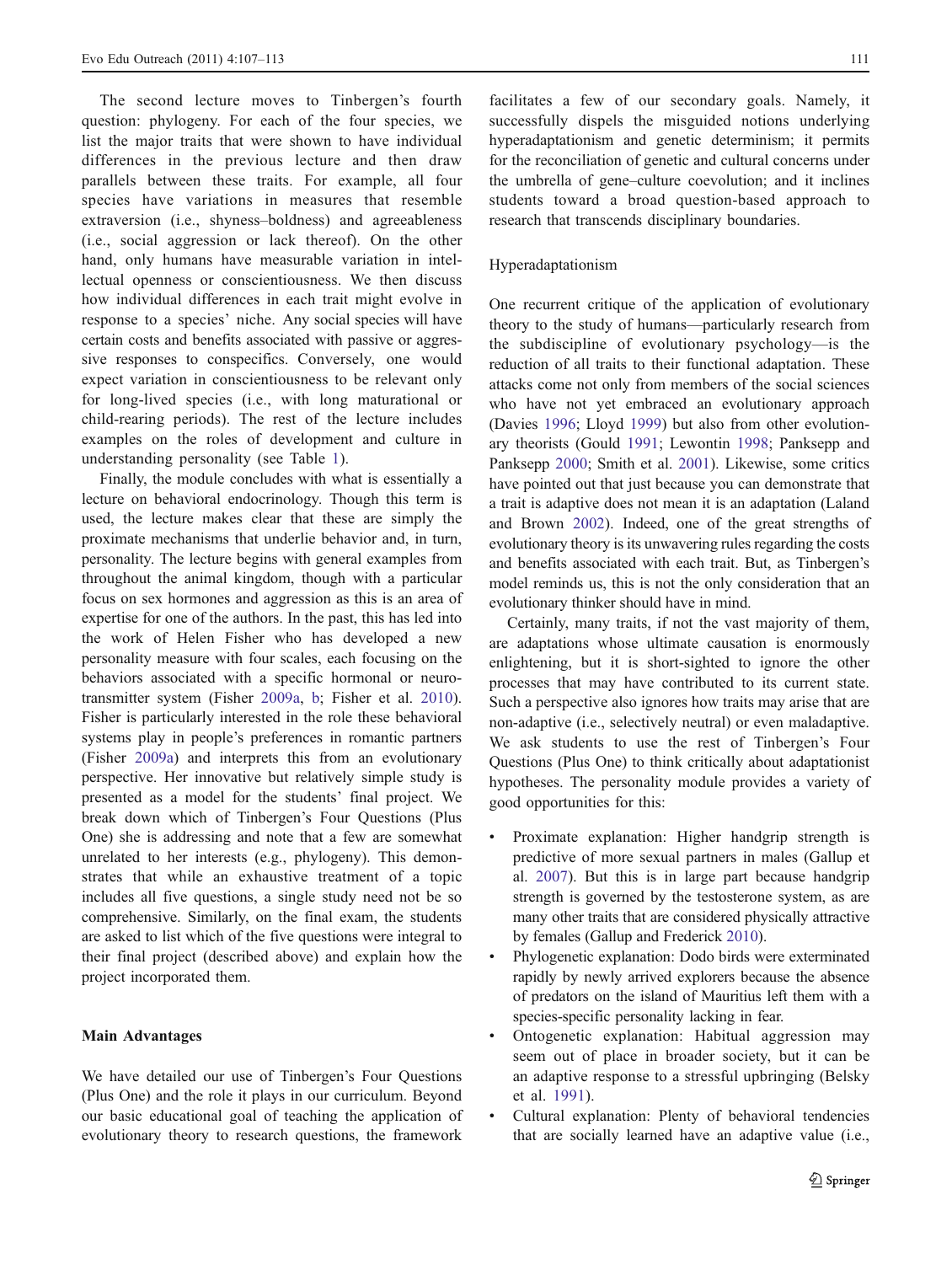bearing a fitness advantage in the local environment), but others are merely socially reinforced.

With a framework in hand that consistently reminds them of these considerations, the students are better equipped to develop non-adaptive hypotheses. In fact, many final projects exhibit this approach, and the studies designed by students usually provide a sophisticated test of adaptive value.

# Genetic Determinism

Many people believe that a heritable trait implies that there is a 100% correspondence between one's genetics and the emergent phenotype. The interaction between genes and environment during trait development is relatively intuitive and can be easily explained. How it works at a proximate level, though, is a little more challenging for students to grasp. Harder still is reconciling this flexibility with adaptive traits, or, conversely, understanding how local adaption can arise despite a lack of genetic variation between individuals. Tinbergen's model lays out the pieces of the puzzle in such a way that makes the idea more accessible. Clearly, genes (the proximate factor) are most directly responsible for the products that lead to a trait. Their function seems to be conditional on environmental inputs, however (development). If one were to search for inputs that are most influential in this process, they might want to look at those features that can influence the success of one phenotype in relation to its alternatives (ultimate mechanism). In this way, the students can see how the basic threads of evolutionary inquiry can combine to explain a relatively complex phenomenon.

# Gene–Culture Coevolution vs. Cultural Relativism

Gene–culture coevolution is a framework for understanding the interactions between genetic and cultural factors (Richerson and Boyd [2004\)](#page-6-0). It acknowledges that genes and culture can influence each other's evolution; genes provide the raw material for culture to work with, and culture affects the environment within which genes compete. It also looks at the ways genes and culture interact during development. Proponents of the framework are careful to note that culture is not just any other environmental factor but one that is inextricably intertwined with the genetics it interacts with and influences. This singularity can be lost if cultural factors are allowed to disperse among Tinbergen's other questions; thus, it is necessary for us to introduce the new question as we incorporate gene–culture coevolution into the later parts of our course.

Apart from this curricular consideration, the relationship between culture and evolution has ideological implications.

Cultural relativists maintain that tendencies specific to a single culture should be observed only in the context of that culture and not subjected to comparisons across groups, which they fear are inherently normative (Segerstrale [2001](#page-6-0)). In a similar vein, some students see evolutionary perspectives on humans as reducing culture to mere biology and depriving it of the value and meaning that a cultural practice holds for those who adhere to it. Gene–culture coevolution, when utilized appropriately, takes note of the social processes that necessarily maintain cultural traits, allowing it to pay due respect to these aspects in addition to the psychological underpinnings of culture. Our fifth question attempts to incorporate this broadness of perspective into a model of evolutionary study.

## Subject-Based Interdisciplinary Research

The research implications of a unified behavioral science are quite exciting. Breaking down the barriers between disciplines allows for the sharing of theoretical approaches, methodologies, and research designs. Most of all, it allows for a broadened perspective that takes on the subject without being limited by historical disciplinary boundaries. To illustrate, the two authors both study social behavior. Many fields have studied this topic, but each has its own starting point. Social psychologists tend to focus on contexts that influence social behavior, developmental psychologists on how individual differences in social tendencies arise, sociologists on group-level processes, economists on social attitudes during resource interactions, and so on. Each of these approaches brings its own deep literature that can easily inform the others, but only when disciplinary propriety is replaced with the pragmatic combination of all available materials to paint a complete picture of a trait.

Tinbergen's Four Questions (Plus One) gives us a practically adisciplinary model for studying a particular human-related subject. It offers a guide for categorizing the aspect of a trait that a particular study may be addressing, highlighting its utility rather than its disciplinary origin. This approach is employed by many experienced scientists, but is not necessarily a part of undergraduate, or even graduate, training. Tinbergen's Four Questions (Plus One), however, makes this approach intuitive and accessible to students from diverse backgrounds, making their approach to science flexible and increasing their potential for innovative thinking.

## Conclusion

Tinbergen's Four Questions (Plus One) has proven itself to be multifaceted as a teaching technique. It clearly elucidates the different angles of an evolutionary study while also